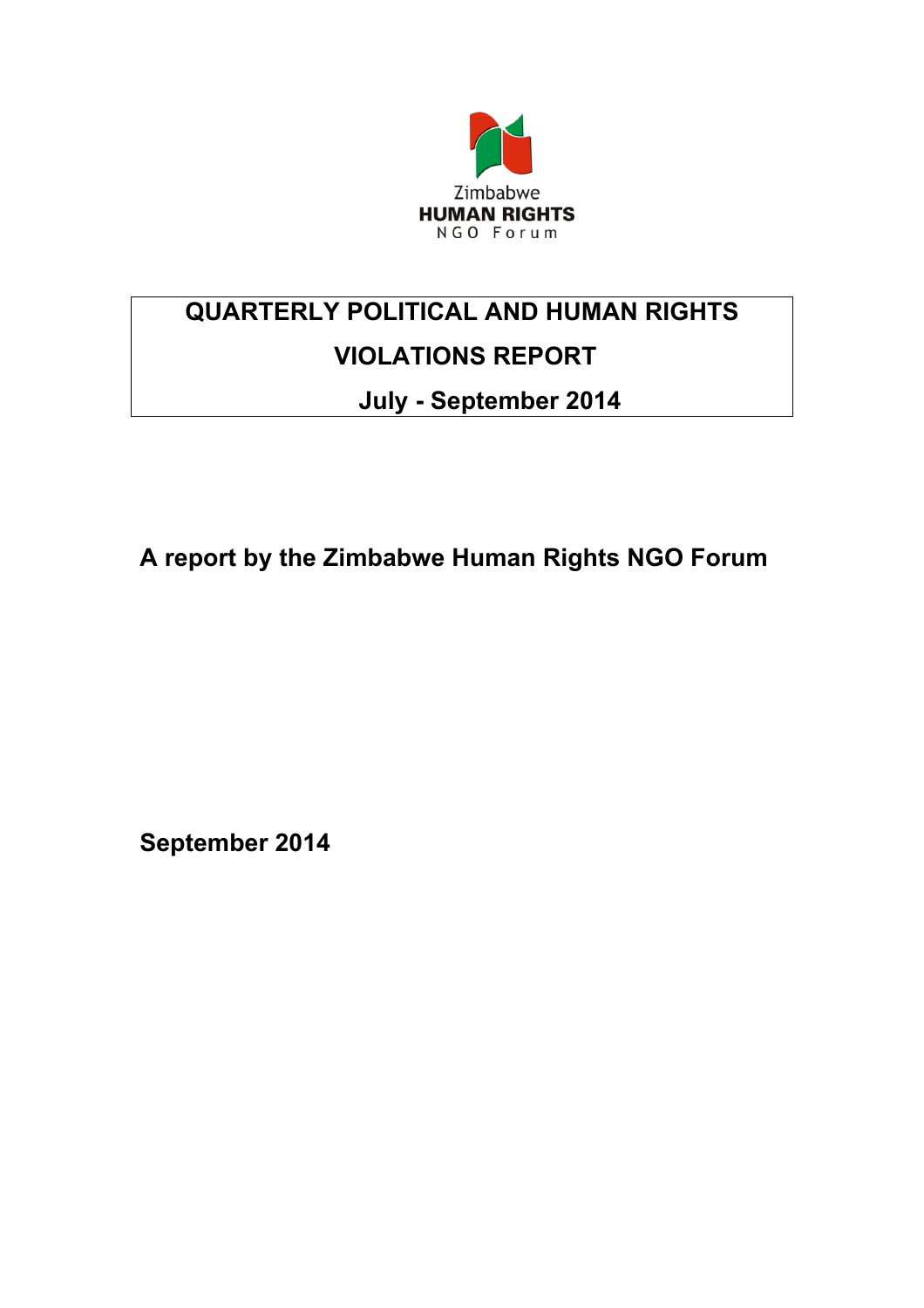## **TABLE OF CONTENTS**

| a. Rights relating to respect for the integrity of the Person  6 |  |
|------------------------------------------------------------------|--|
|                                                                  |  |
|                                                                  |  |
|                                                                  |  |
|                                                                  |  |
|                                                                  |  |
| ABOUT THE ZIMBABWE HUMAN RIGHTS NGO FORUM 20                     |  |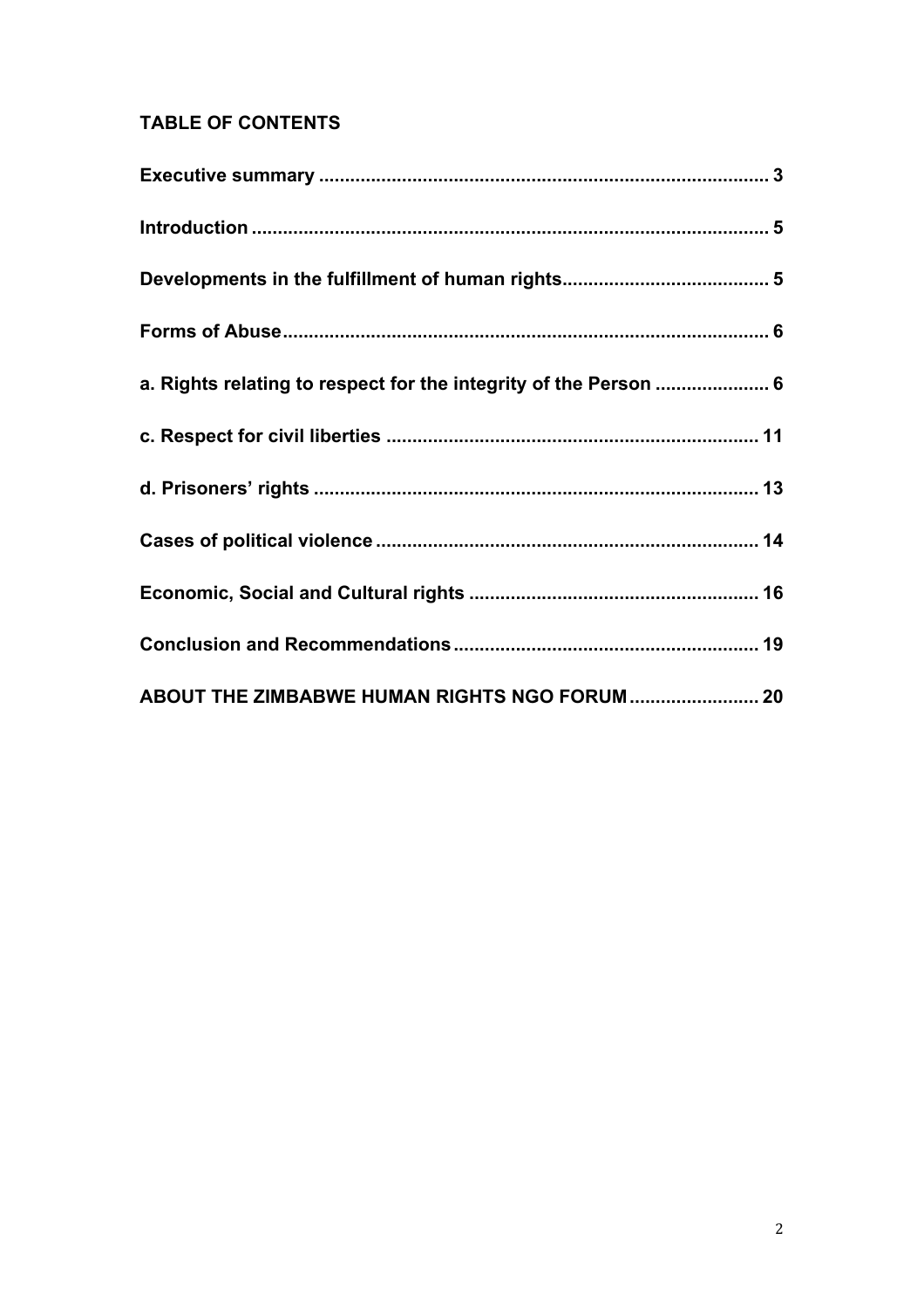#### **Executive summary**

The month of July marked a year since the re-election of Robert Mugabe as President of Zimbabwe and the end of the Government of National Unity. Multiple social and economic crises remain. Economically the country remains fragile experiencing high liquidity problems, increased informalisation of the economy, high unemployment levels and company closures among other challenges. On the social front provision of basic social services continues to deteriorate while politically, there is endemic governance failure coupled with the ZANU PF succession crisis.

The 2014 Ibrahim Index of African Governance (IIAG), released on 29 September ranked Zimbabwe 46 out of the continent's 52 countries. The Index evaluates governments in areas ranging from economic and human development, human rights, safety, and the rule of law. This year Zimbabwe had an overall score of 38 out of 100, an improvement from last year's score of 35 out of 100.

Although a year has passed since the adoption of a new constitution there is still no urgency in aligning the country's legislative framework with the constitution serve for official expressions and promises of intent with no action. This has resulted in continued use of some repressive laws that are ultra vires the provisions of the constitution, corroding the democratic principles and human rights safeguards contained in the constitution.

Factionalism in ZANU PF has resulted in the two rival camps allegedly led by Justice, Legal and Parliamentary Affairs Minister, Emerson Mnangagwa, and Vice President, Joice Mujuru, resorting to violence and smear campaigns that have degenerated into in fists-fights and verbal slur ahead of the ZANU PF elective congress in December. The fights reached a climax during the youths and women's conferences held in August.

Although the constitution has a progressive and expansive Bill of Rights that includes economic, social and cultural rights, the government is failing to fulfill some of the realization of these rights by everyone. Rights to freedom from arbitrary evictions, safe and clean water, education and health, continue to be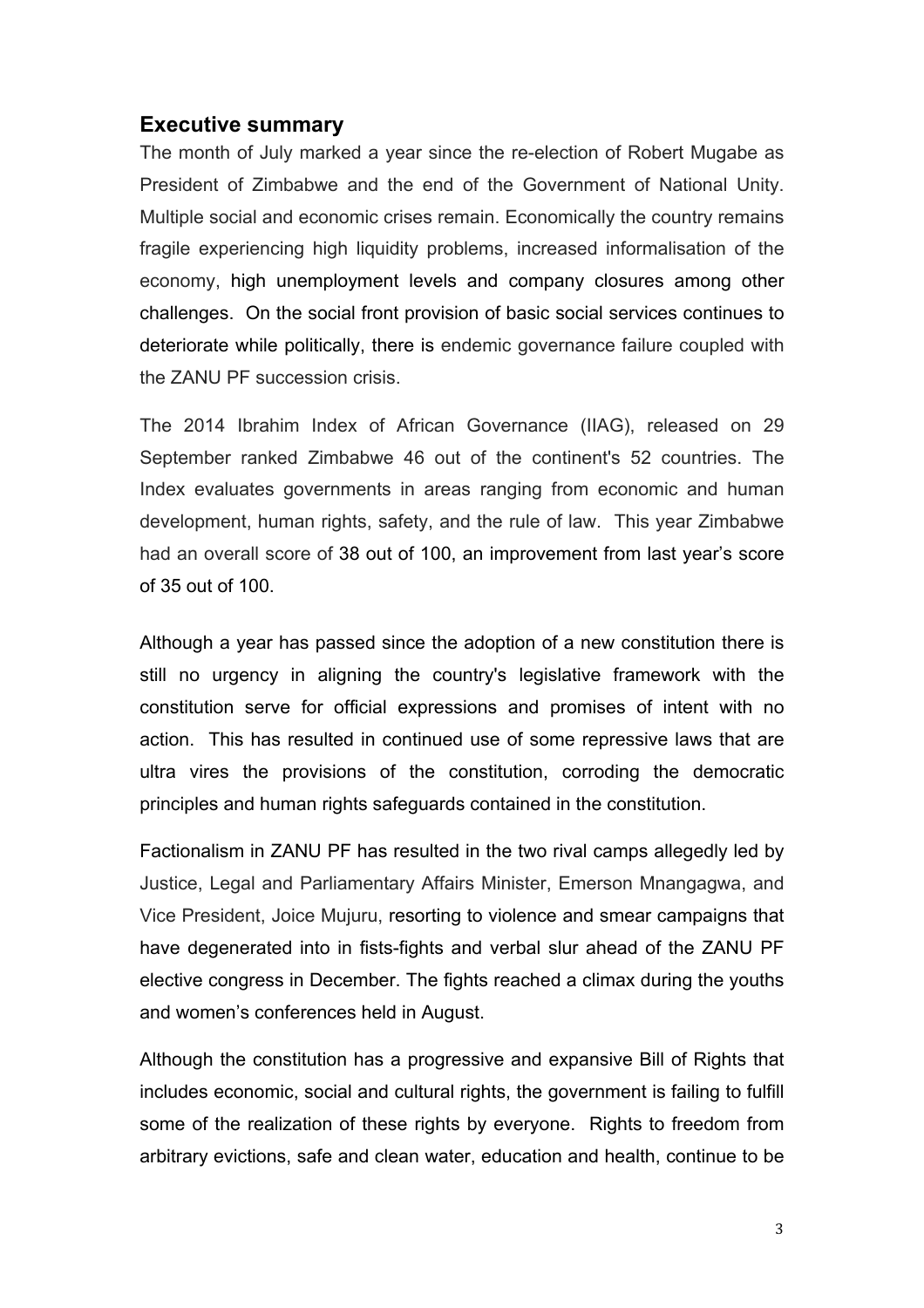violated. The majority of citizens lack access to basic food provisions and other social services.

 There however has been a lull in cases of organized violence and torture compared to previous years although there was an increase in cases of arbitrary arrests, illegal and unconstitutional property demolitions, harassment and farm evictions that began in 2000 only that this time the victims are both white and black farmers.

On a positive note, the Zimbabwe Human Rights Commission (ZHRC) is now operational with a secretariat that will coordinate the Commission's activities. However, other Commissions established by the constitution such as the National Peace and Reconciliation Commission (NPRC) as well as the Gender Commission are yet to be functional.

In the circumstances, the Forum recommends to the government of Zimbabwe to urgently realign all laws with the Constitution. The government also needs to bring to a conclusion the farm invasions that have destroyed agriculture in Zimbabwe. There is also need to make human rights institutions in particular the Independent Commissions functional and not rhetorical.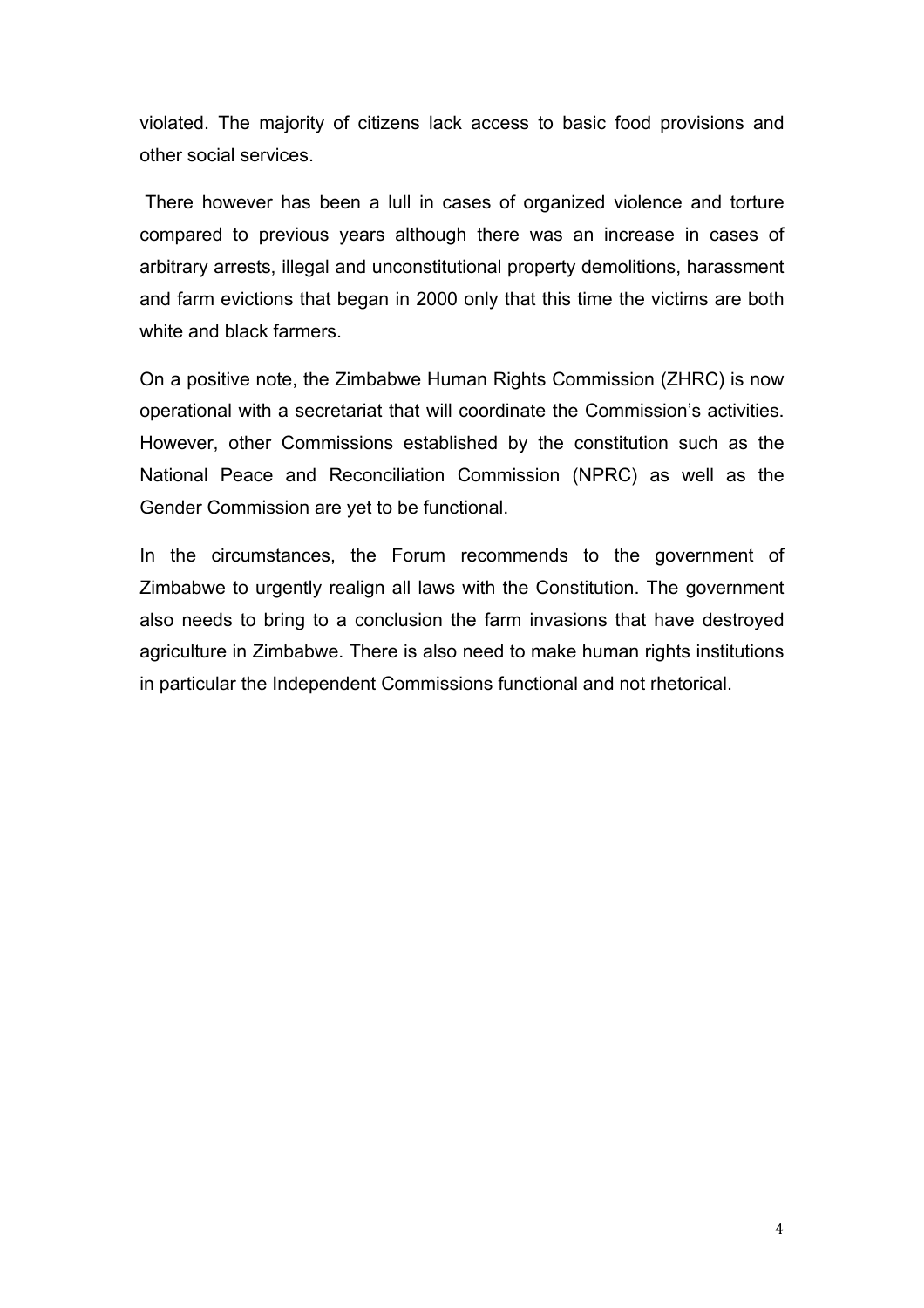#### **Introduction**

The Quarterly Political and Human Rights Violations Report is produced by the Zimbabwe Human Rights NGO Forum (the Forum). It is a monitoring tool to track and document trends in civil, political, economic, social and cultural rights violations. This report covers the period between January and March 2014 and highlights developments, statistics and trends in human rights violations. The information used is derived from the Forum's Public Interest Unit (PIU). member and partner organisations and verified press reports. Although this report derives its information from multiple sources it is not intended to be the main and exhaustive source of human rights violations information in Zimbabwe, but a complimentary report alongside those produced by other human rights organisations.

#### **Developments in the fulfillment of human rights**

There were a number of notable developments during the period. The Judicial Service Commission [JSC] held public interviews for the Supreme Court bench as part of public accountability and inclusion in the recruitment process. These interviews were the first in terms of the new constitutional procedure for appointing judges*,* outlined in section 180(2) (c) of the constitution.

 During the third quarter, four local government by-elections were held in Gutu South Ward 24, Mberengwa Ward 26, and Redcliff Ward 5 and Ward 8 in compliance with sections 121 and 121A of the Zimbabwe Electoral Act, which provide for the occurrence of a by-election in the event of death or to fill a special vacancy in a given local authority. The holding of the by-elections demonstrates that the Zimbabwe Electoral Commission (ZEC) places high importance on local governance which strengthens democratic consolidation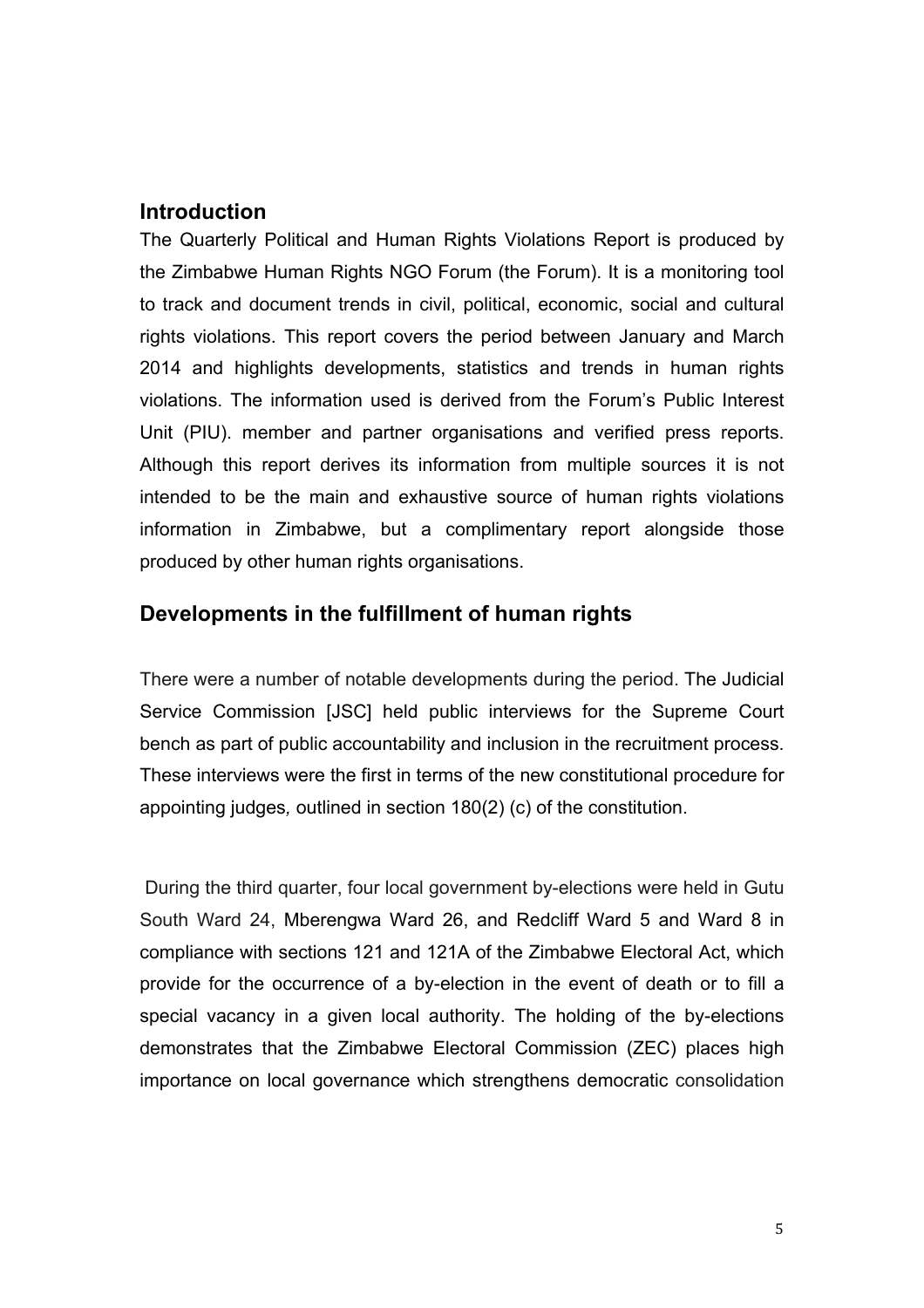at the grassroots level.<sup>1</sup> In all the by-elections, the electoral process was peaceful with no incidences of violence and voter intimidation.

The Zimbabwe Human Rights (ZHRC) Commission is now operational with a secretariat. The Commission was established in 2010 but had not been fully functional. Lack of capacitation of the ZHRC resulted in the resignation of the its first Chairperson Professor Reginald Austin in 2012.

It is also important to note that during the period there were no cases of violations involving human rights defenders who in the past have been victims of unfounded criminal charges in a bid to curtail their operating space. The Constitutional Court finally acquitted the Election Resource Centre officials who were arrested during the run up to the  $31<sup>st</sup>$  July 2013 harmonised elections on allegations of contravening section 40 (c) (1) (g) of the Electoral Act, for conducting voter education without the authority of ZEC. Also Bulawayo Agenda officials who had been arrested under the Public Order and Security Act and accused of conducting a public meeting without police clearance, were acquitted by the in Victoria Falls Magistrate Court on 21 August.

#### **Forms of Abuse**

!!!!!!!!!!!!!!!!!!!!!!!!!!!!!!!!!!!!!!!!!!!!!!!!!!!!!!!

The first section explains violations relating to civil and political rights and the second section relates to economic, social and cultural rights.

#### **a. Rights relating to respect for the integrity of the Person**

Although the political environment remained relatively calm, there were cases of torture, assault, harassment and intimidation recorded during the period.

#### *Torture and other cruel, inhuman or degrading treatment or punishment*

Torture is a crime prohibited under domestic and international law. Despite the Constitutional prohibition, police officers continue to use torture. The Forum documented a total of 44 cases of torture involving police officers. In the documented cases, torture was used in effecting arrests and interrogating criminal suspects in a bid to extract confessions. Furthermore, police officers

<sup>&</sup>lt;sup>1</sup> See ZESN press statement on 13 September 2014 local government by-elections http://www.zesn.org.zw/index.php/press-statements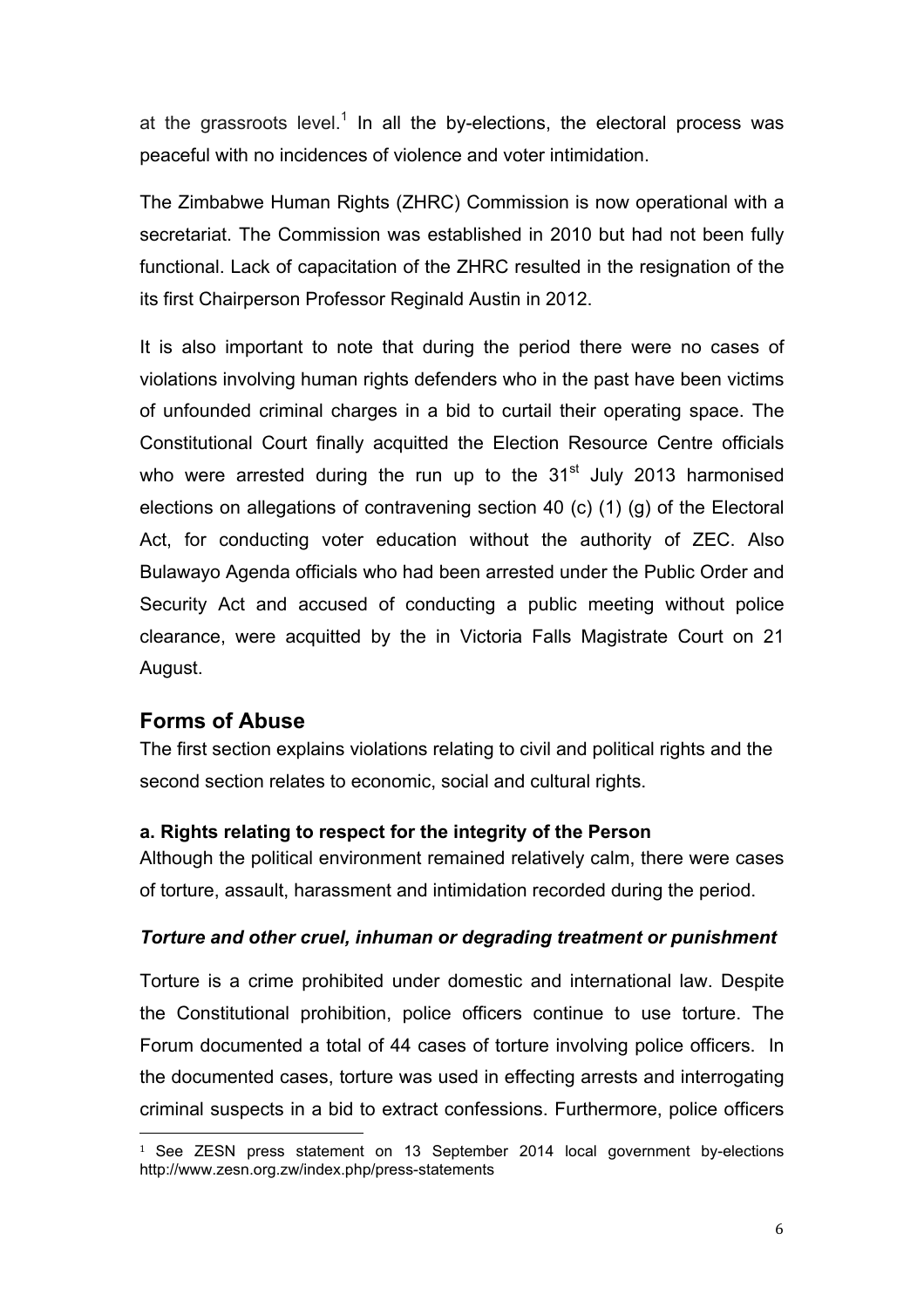used excessive force to quell demonstrations resulting in people sustaining injuries.

The Government of Zimbabwe (GoZ) is yet to ratify the UN Convention Against Torture and other Cruel, Inhuman or Degrading Treatment or punishment (UNCAT) in fulfilment of its commitment at the 2011 UN Human Rights Council (HRC) Universal Periodical Review (UPR), where it made an undertaking to criminalise torture and prevent all forms of torture and inhuman or degrading treatment, and ensure full accountability of perpetrators and redress and rehabilitation of victims.

The following are some of the cases of torture.

- On 29 July, soldiers from  $42<sup>nd</sup>$  infantry Battalion went on a rampage indiscriminately assaulting people at Mupandawana Growth Point in a revenge attack following the assault on one of their colleagues.<sup>2</sup>
- The 29 Chingwizi villagers' comprising nineteen (19) men and eight (8) women who were arrested on 3 August on assault charges following violent clashes in Chingwizi camp were allegedly severely assaulted and denied access to medication, food and sanitation while in police custody.<sup>3</sup>
- On 6 August, the manager of Ingwe Safari in Bulawayo was assaulted by soldiers on allegations of inciting fellow workers to demand their outstanding salaries.<sup>4</sup>
- On 18 August and 27, police violently quelled a demonstration organized by MDC-T youths demanding the promised 2.2 million jobs by ZANU-PF during the run up to the 2013 elections. The Forum through its Public Interest Unit documented 12 cases of individuals who were assaulted and injured during the job march. Seven youths were arrested and detained. The seven are being charged with obstructing or endangering free movement of people and traffic.

<sup>!!!!!!!!!!!!!!!!!!!!!!!!!!!!!!!!!!!!!!!!!!!!!!!!!!!!!!!</sup> <sup>2</sup> http://www.zimbabwesituation.com/news/zimsit\_w\_gutu-residents-in-shock-following-attackby-soldiers-sw-radio-africa/

<sup>&</sup>lt;sup>3</sup> The News Day 06 August 2014

<sup>4</sup> See Zimbabwe Peace Project Monthly Monitor August 2014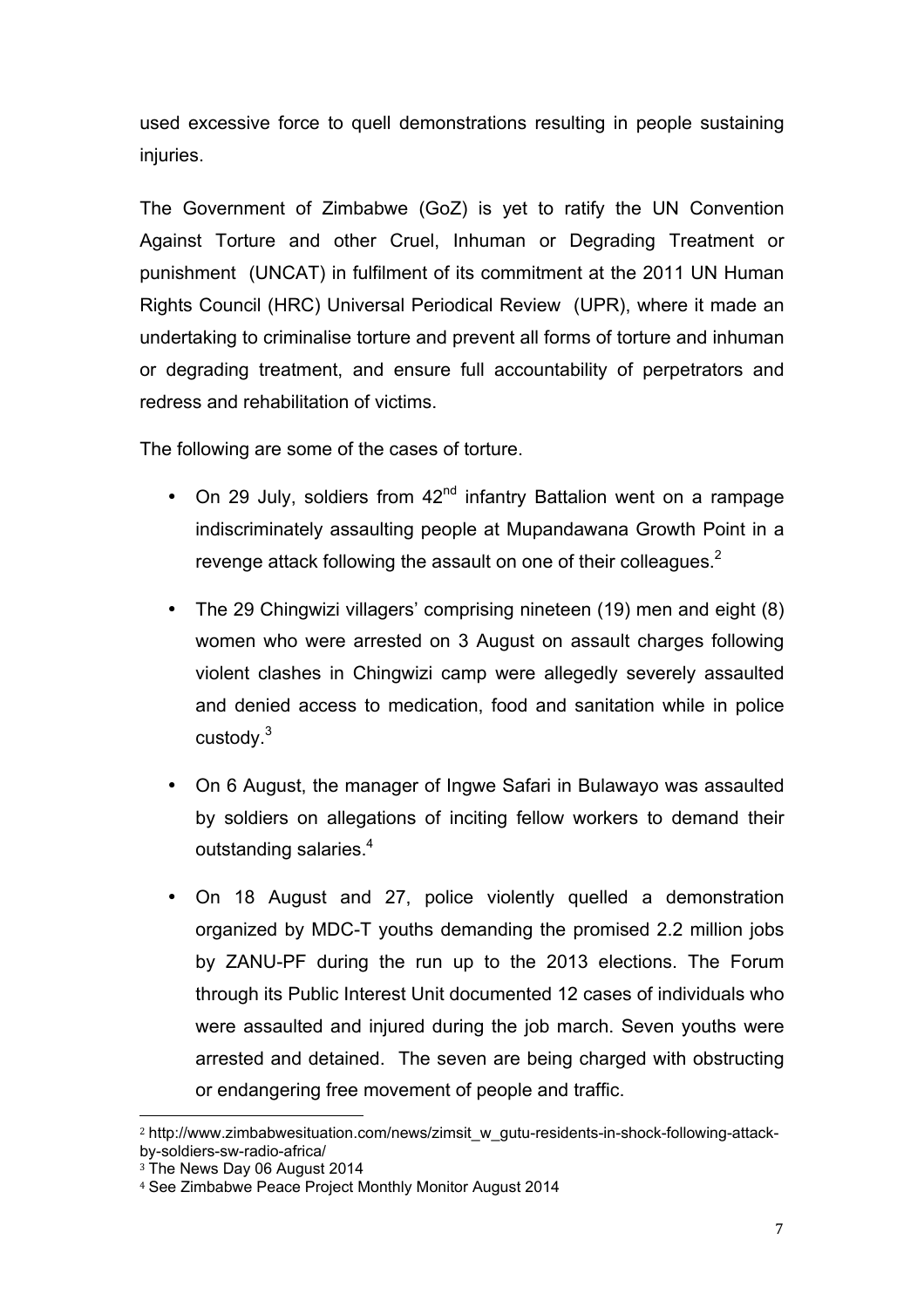• On 26 September, the Epworth Local Board with the assistance of riot police demolished houses during the night. Several occupants were injured and the police randomly assaulted residents. A total of 10 residents were arrested and released on 27 September. One of the arrested 10 sustained injuries.

#### *Arbitrary arrest or detention*

During the period under review, a total of 315 cases of arbitrary arrests and detention were documented. The rights and safeguards from arbitrary arrest and detention are provided for in the Declaration of Rights in the Constitution of Zimbabwe. A police officer should not effect an arrest without reasonable suspicion that the suspect should be arrested. During the period the Criminal Law (Codification and Reform) Act and the Public Order and Security Act (POSA) were used as the basis of arbitrary arrests and detentions. The following are some examples of the cases documented during the period.

- On 12 July, the leader of a newly formed political party, Transform Zimbabwe (TZ) Jacob Chengedzeni Satiya Ngarivhume and 13 party supporters were arrested and detained at the Gweru Central Police Station on charges of contravening Section 37(1) (a) of the Criminal Law (Codification and Reform) Act for holding a political meeting at Vashandiri Centre in Mkoba Gweru.<sup>5</sup> The 13 members were however acquitted on 17 September.
- On 3 August, violence erupted in Chingwizi Camp following the government's attempts to relocate clinic facilities from the camp that had a carrying capacity of about 3 000 families, to the site earmarked for resettlement. Following repeated attempts by the police to move the clinic facilities on 1 August, villagers burnt two police vehicles and disarmed anti-riot police. This resulted in acts of retributive violence by the police and army who moved into the camp and indiscriminately assaulted and arrested 300 villagers who included the elderly, children and ill people. The crackdown culminated in the burning of the villagers' tents, which had become their homes after the floods

<sup>!!!!!!!!!!!!!!!!!!!!!!!!!!!!!!!!!!!!!!!!!!!!!!!!!!!!!!!</sup> <sup>5</sup> http://www.bulawayo24.com/index-id-news-sc-national-byo-50586.html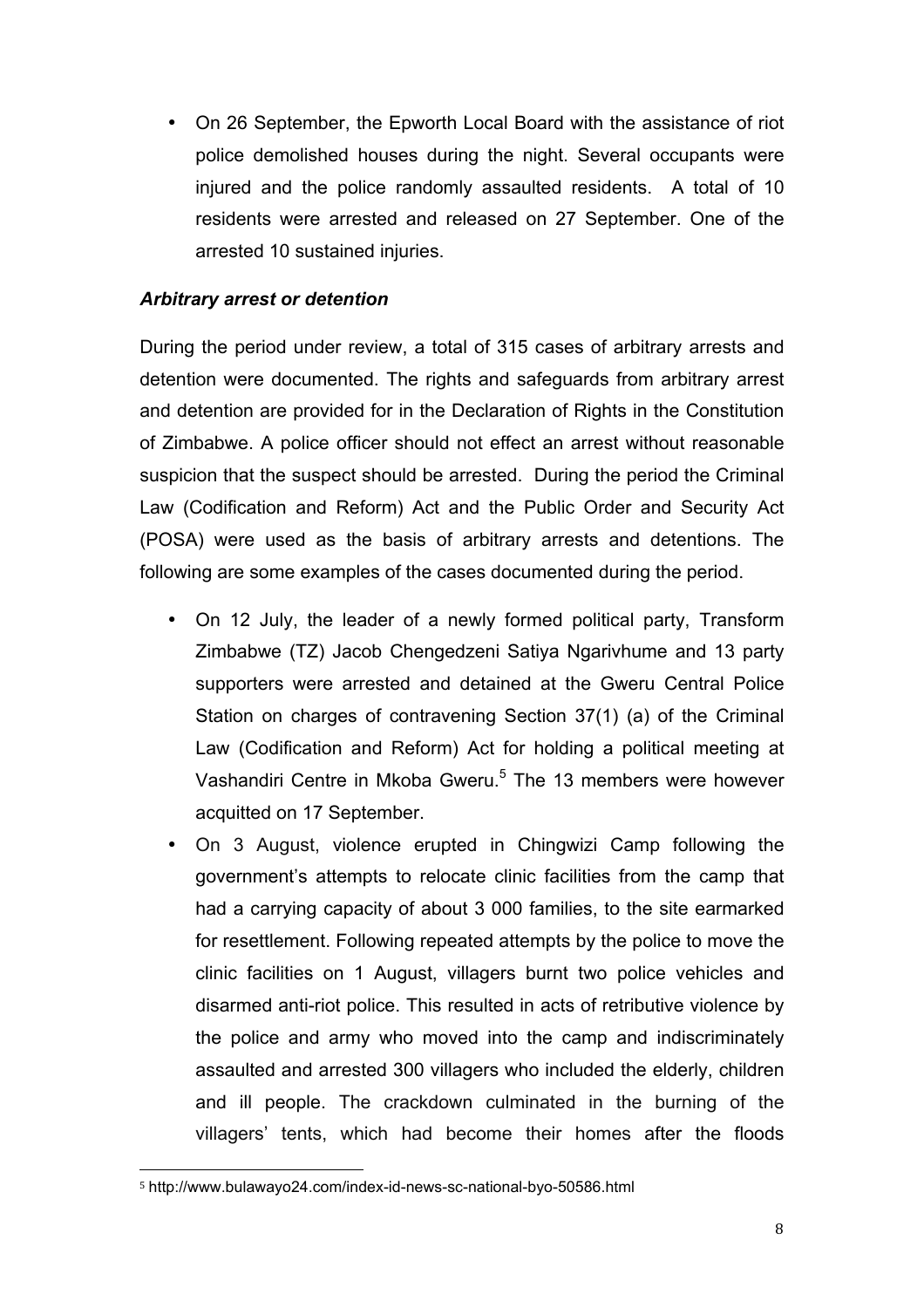destroyed their homes and livelihoods in February. Of the 300 villagers who were rounded up, 29 were charged with arson and assault and 26 of them were released on 8 August on US\$30 bail while the remaining three are still in police custody.

- On 15 August MDC-T MP Sessill Zvidzai was arrested and formally charged for illegally importing 800 wind-up radios in 2010. He however was discharged and the police would proceed by way of summons.
- On 27 August, two MDC-T legislators, James Maridadi (Mabvuku-Tafara) and Eric Murayi (Highfield East) and Andrison Manyere a freelance journalist were briefly detained, but later released during the MDC-T jobs demonstration. The courts did not sustain charges against the MPs.

#### *Assault*

A total of 39 cases of politically motivated violence in the form of physical assault were also noted during the period. Most of the cases were a result of factionalism in ZANU-PF. Notable cases include:

- On 23 August, Edison Takataka, the ZANU PF Harare province Youth League vice chairperson was allegedly severely assaulted by party youths in Mbare for supporting Grace Mugabe's endorsement for the post of Secretary for Women's Affairs for the women's league. Takataka was allegedly assaulted in the presence of politburo member Honourable Tendai Savanhu at a constituency meeting in Mbare. A police report was made and no arrests were made.<sup>6</sup>
- On 29 September, Temba Mliswa the ZANU PF Mashonaland West provincial chairperson was assaulted by Beauty Zhuwawo a provincial executive member following disagreements at a meeting in Chinhovi.<sup>7</sup>

!!!!!!!!!!!!!!!!!!!!!!!!!!!!!!!!!!!!!!!!!!!!!!!!!!!!!!!

<sup>6</sup> See the Financial Gazette 28 August 2014

<sup>&</sup>lt;sup>7</sup> See the Newsday 30 September 2014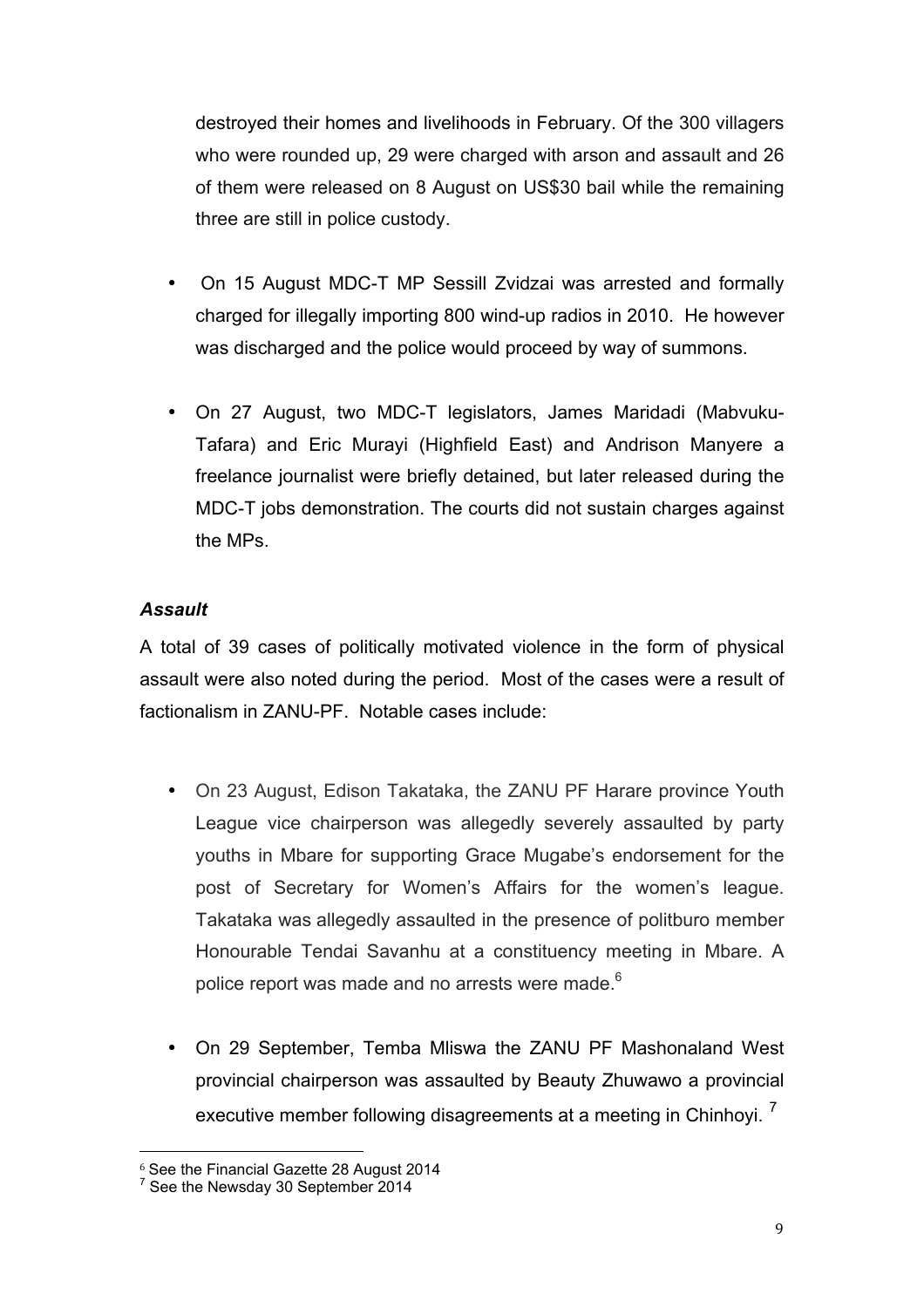#### *Harassment and Intimidation*

Cases of harassment and threats of physical violence remained high during the period. A total of 266 cases $^8$  were documented during the period. Harassment and intimidation arose mainly from factional fighting within ZANU-PF especially during the party's youth and women's conferences. The two conferences were charactrised by systematic intimidation, vote buying, fraud and allegations of kidnappings as factions competed for votes.

- During the ZANU PF youth conference, a group called Generations 40 was moving in different parts of the country threatening violence. The group started in Harare and Mashonaland Central where their militant behaviour earned them the nickname B*oko Haram.*
- On 2 August the ZANU PF branch Chairperson and the district youth Chairperson for Glenview South, Harare moved door to door forcing residents to buy the party's electronic cards.
- On 05 September, teachers from Murombedzi in Zvimba West were forced by ZANU PF youths to abandon a school meeting so as to attend the installation of chief Zvimba.
- On 26 September Melusi Sibanda a known Central Intelligent Organisation operative and others in Chimanimani West were moving around in a vehicle intimidating people from attending an MDC-T rally scheduled for the following day. <sup>9</sup>

#### **Malicious Damage of property**

Two cases of arson were documented during the period.

<sup>!!!!!!!!!!!!!!!!!!!!!!!!!!!!!!!!!!!!!!!!!!!!!!!!!!!!!!!</sup> <sup>8</sup> See Zimbabwe Peace Project Monthly monitor July and August 2014

<sup>9</sup> Ibid September 2014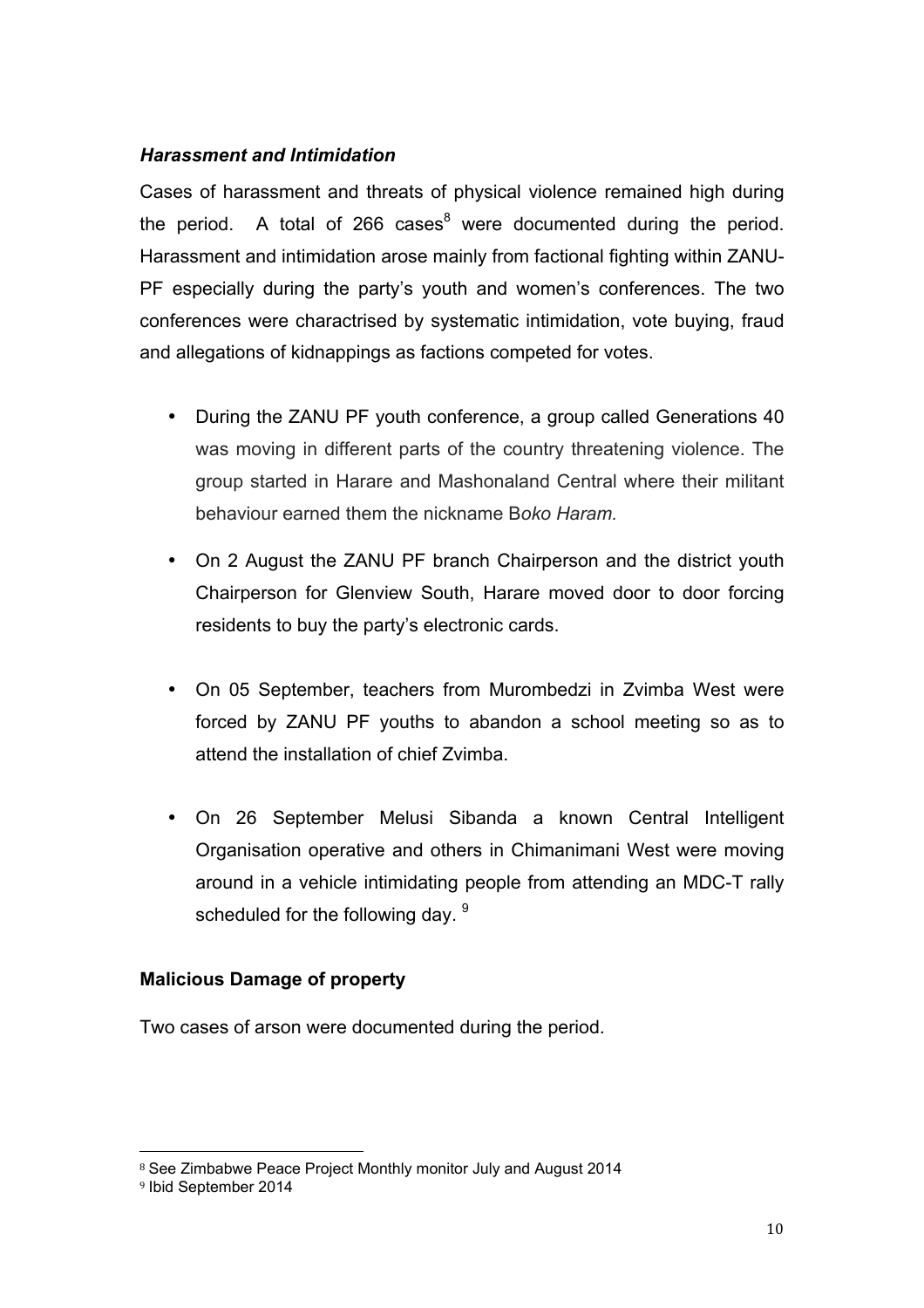- On 19 July, Tsaurai Lawrence Stemere, a farmer at Sundowns Farm, Masvingo had his Nissan Twin Cab vehicle and house set ablaze by war veterans during a farm invasion.
- On 14 September, the house of Penelop Makomeya, a ZANU PF youth leader was allegedly petrol bombed in alleged factional fighting following reports that Harare Province was opposed to the ascendency of Grace Mugabe. Makomeya was also assaulted on 24 August by people who were allegedly send by the ZANU PF Provincial Youth Chairperson, Godfrey Gomwe.10

#### **c. Respect for civil liberties**

This section covers freedom of assembly and association, freedom of expression and of the media. The constitution guarantees civil liberties including freedom of expression, press and media and freedom of assembly and association. During the period it was reported that the government is in the process of drafting new cyber-security laws to control the activities of social media. This move will undermine Zimbabweans' rights to free expression and a free media.<sup>11</sup>

#### *Freedom of assembly and association*

The government's failure to realign laws that curtail fundamental freedoms with the Constitution, such as, the Public Order and Security Act (POSA) continues to provide the state with a justification to continue flaunting the right to freedom of assembly and association which is constitutionally safeguarded.<sup>12</sup> The following are some examples in which the government restricted these rights during the period under review.

• On 12 July, armed riot police disrupted Transform Zimbabwe's national executive meeting held in Gweru on the pretext of looking for the party's president Jacob Chengedzeni whom they wanted to arrest on charges of holding an unsanctioned meeting in Hatfield Harare.

<sup>&</sup>lt;sup>10</sup> http://www.financialgazette.co.zw/elimination-politics-in-zanu-pf/<br><sup>11</sup> MMPZ-Press statement- MMPZ concerned by news of plans to 'regulate' social media http://www.mmpz.org/sites/default/files/articles/MMPZ%27s%20statement%20over%20plans %20by%20Government%20to%20control%20social%20media-Sept%202014\_1.pdf

 $12$  See Section 58 (1) of the Constitution of Zimbabwe.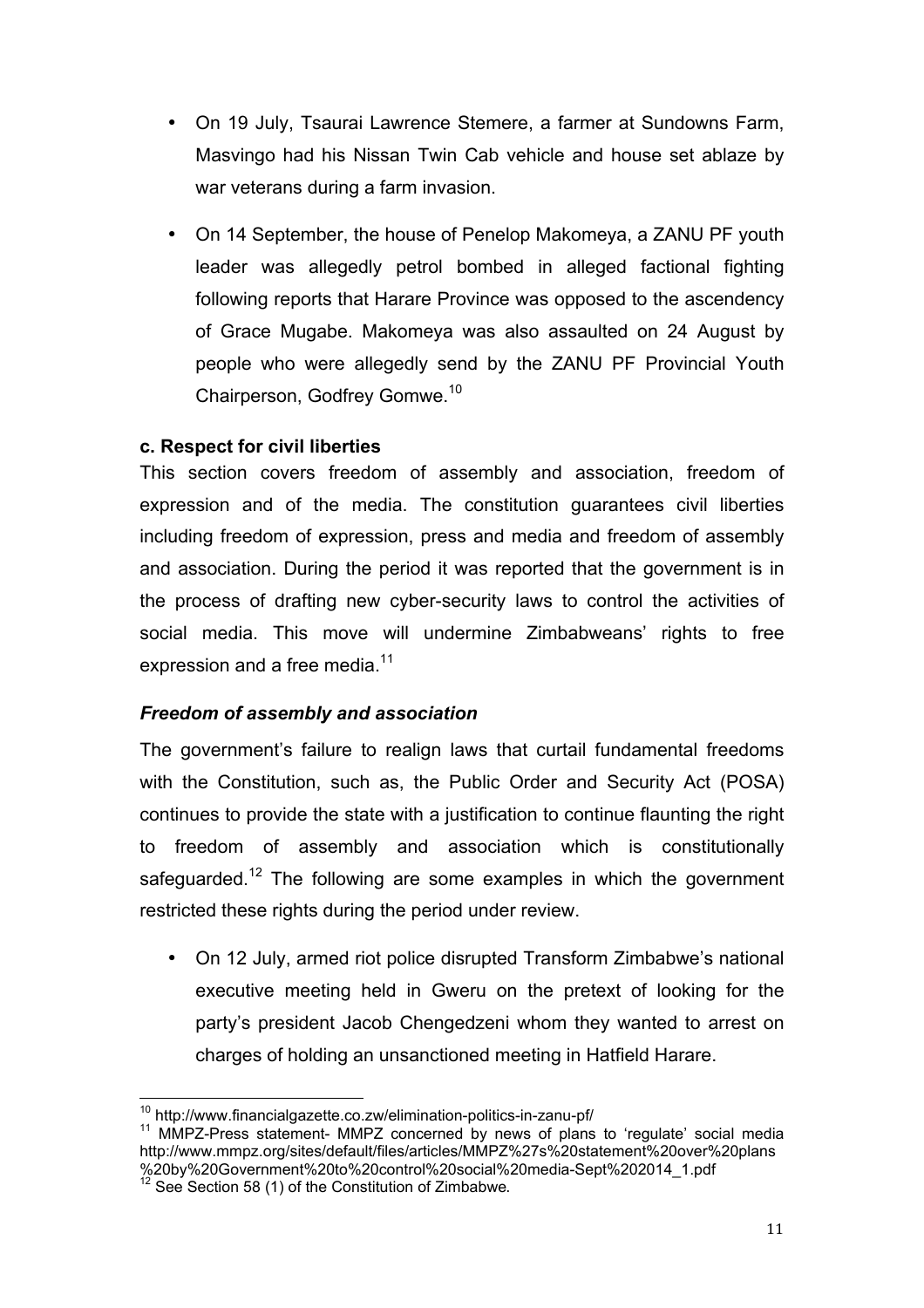- On 01 August, police violently disrupted a clean up exercise in Harare that was organised by the National Vendors of Zimbabwe.<sup>13</sup>
- On 14 September, youths from MDC- Renewal Team allegedly disrupted a meeting convened by the MDC-T in Masvingo. The drunken youths from the Renewal Team were singing and shouting obscenities resulting in the adjourning of the meeting.<sup>14</sup>
- On 25 September, members of the CIO disrupted a Transparency International meeting in Hwange. The meting was cleared by police and was meant to discuss environmental issues.

#### **Freedom of expression and of the media**

The right to freedom of expression and freedom of the media is constitutionally safeguarded.<sup>15</sup> There was a reduction in cases of violation of freedom of expression and of the media. This can be attributed to the striking off of section 31 (a)(iii) of the Criminal (Codification and Reform) Act, which makes "*publishing or communicating false statements prejudicial to the state*" a crime. On 22 July the Constitutional Court ruled that section 31 of the Criminal Code was in contravention of the provisions of the constitution and was undemocratic.

The Media Institute of Southern Africa- Zimbabwe (MISA) recorded three (3) cases of violation of freedom of the media as summarized below. <sup>16</sup>

- On 18 and 27 August respectively a photojournalist Angela Jimu and a freelance journalist Andrison Manyere were assaulted and arrested during the MDC-T job marches. The two were released without any charges.
- On 2 September, the Chairperson of the Broadcasting Authority of Zimbabwe, Dr. Tafataona Mahoso banned recordings and social media

!!!!!!!!!!!!!!!!!!!!!!!!!!!!!!!!!!!!!!!!!!!!!!!!!!!!!!!

<sup>13</sup> http://allafrica.com/stories/201408050207.html

<sup>14</sup> http://www.radiovop.com/index.php/national-news/11219-drunken-youths-disrupt-mdc-tmeeting.html

<sup>&</sup>lt;sup>15</sup> See section 61 (1) and (2) of the Constitution of Zimbabwe.

<sup>16</sup> See MISA- Zimbabwe Quarterly Media Freedom Monitor, August- October 2014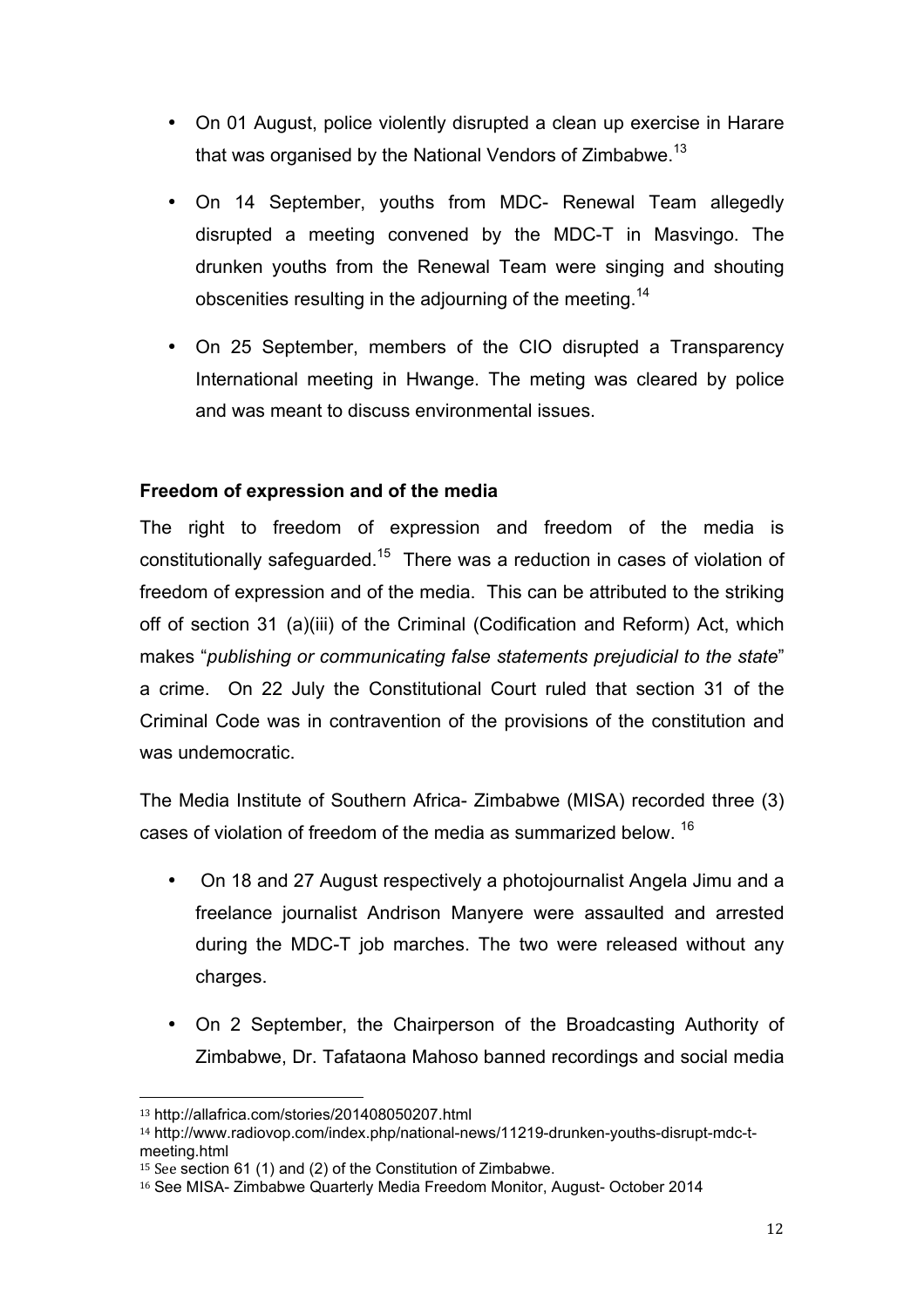postings of proceedings during public hearings for prospective commercial radio station applicants in Bulawayo. As a result, BAZ confisticated recorders belonging to two journalists, Lifaqane Nare and Mvelo Zondo. The two only got their recorders after the hearings.

• On 21 September, the Zimbabwe Mail Online Editor, Privilege Musvanhiri was assaulted and arrested by Harare Municipal Traffic Enforcement Officers while he was taking pictures of clashes between the Municipal police and touts. His phone was confisticated and he was detained and later released.

#### **d. Prisoners' rights**

In Zimbabwe, prisoners' rights are guaranteed by the Constitution. However prisoners were not spared from the prevailing economic crisis. Prisoners continue to experience shortages of clothing and food poor levels of sanitation, overcrowding and diseases, inadequate medical facilities, extensive use of lengthy pre-trial detention. According to the Female Prisoners' Support Trust (FEMPRIST) Sanitary wear is out of reach for women in prisons, forcing them to resort to unhealthy alternatives thereby jeopardising their health. These problems emanate from funding shortfalls. In the 2014 national budget the Zimbabwe Prisons and Correctional Services was allocated \$2,5 million against \$21 million it had requested. <sup>17</sup>

 The Chief Executive Officer of the Zimbabwe Association for Crime Prevention and Rehabilitation of the Offender (ZACRO), while giving evidence before the Thematic Committee on Human Rights, reported that "inmates in Zimbabwe's Prison and Correctional Services facilities are forced to stay naked owing to inadequate supply of uniforms and the situation was more dire in remotely located prisons"<sup>18</sup>

Also prolonged pretrial detention of prisoners remains a problem resulting in overcrowding of remand prisons. Some detainees are incarcerated for several months before trial or sentencing due to reasons that include poor

 $17$  http://www.southerneve.co.zw/2014/07/09/govt-decongest-prisons-mnangagwa/ <sup>18</sup> The Herald, http://www.herald.co.zw/ 'Scarce resources force prisoners to go naked', 7 August 2014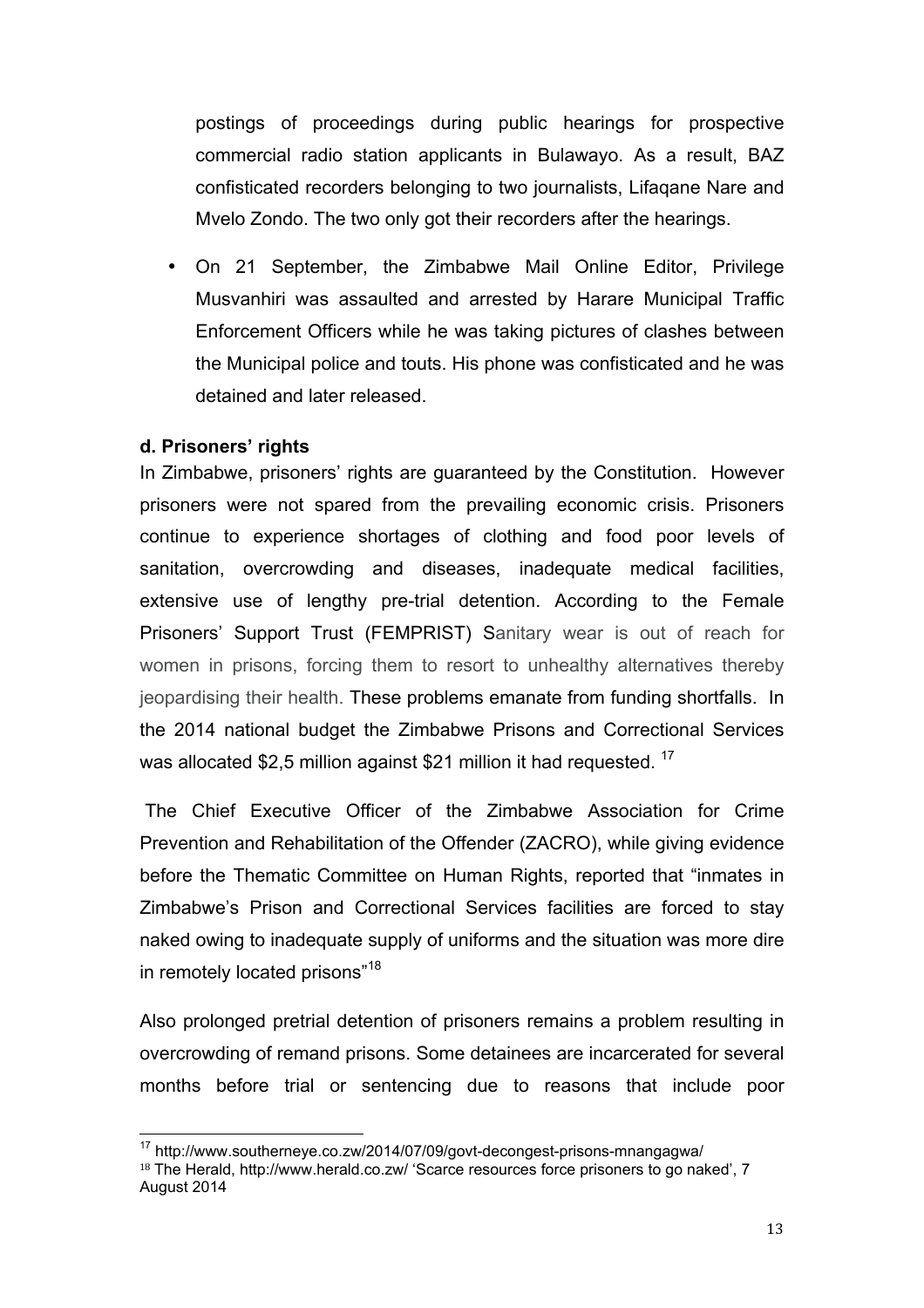bureaucratic procedures, shortages of court interpreters and in some cases political reasons.

#### **Cases of political violence**

The cases of human rights violations during the period are summarised in the pie chart below. A total of 690 cases were recorded during the quarter.



**Figure 1**: **Cases of political violence July to September 2014**

SOURCE: *Consolidated statistics from the Forum, CSU, MISA, ZPP, ZLHR, and verified press reports*

Although the environment was relatively calm, there was a high incidence of cases of arbitrary arrests with the highest figure emanating from violence that erupted in Chingwizi Camp from 31 July. According to Zimbabwe Lawyers for Human Rights, about 300 villagers were arrested on accusations of torching a police vehicle and assaulting police officers during a protest against relocation of clinic facilities from the camp to the site earmarked for resettlement. The relocation of the clinic facilities was an attempt by government to force them to move to a new site before compensating the villagers. Police, along with reinforcement from the Zimbabwe National Army, arrested the villagers. The villagers were reportedly denied food while in police custody. The police also burnt down a number of tents housing the dislocated families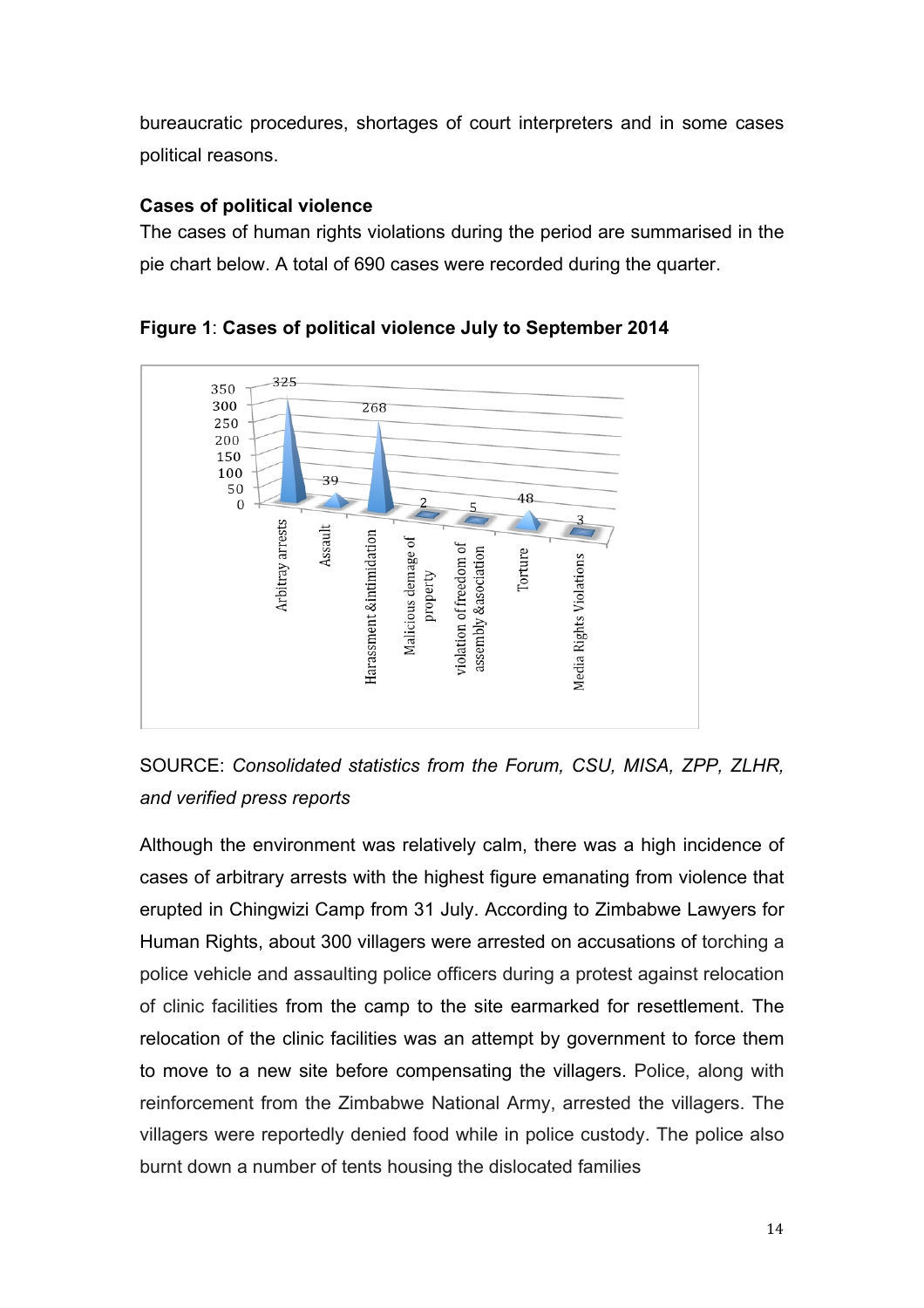Villagers burnt two police vehicles and disarmed anti-riot police. This resulted in acts of retributive violence by the police and army who moved into the camp and indiscriminately assaulted and arrested villagers including the elderly, children and ill people. Police arbitrarily arrested about 300 villagers and 29 were charged of assault and arson of which three of them are still in police custody.



**Chart 2: Perpetrators of violence July to September 2014**

SOURCE: *Consolidated statistics from the Forum, CSU, ZPP, ZLHR, MISA and verified press reports*

The Zimbabwe Republic Police (ZRP) and ZANU-PF were the main perpetrators of violence. ZRP constituted 30% of the perpetrators (as they arbitrarily arrested and assaulted citizens). ZANU PF constituted 22% of the perpetrators, war veterans 12%, MDC-T 8%, Zimbabwe National Army 7%, CIO 5%, MDC- Renewal Team 5% and unknown perpetrators11%.

#### **Table 2: Violations by perpetrator types July to September 2014**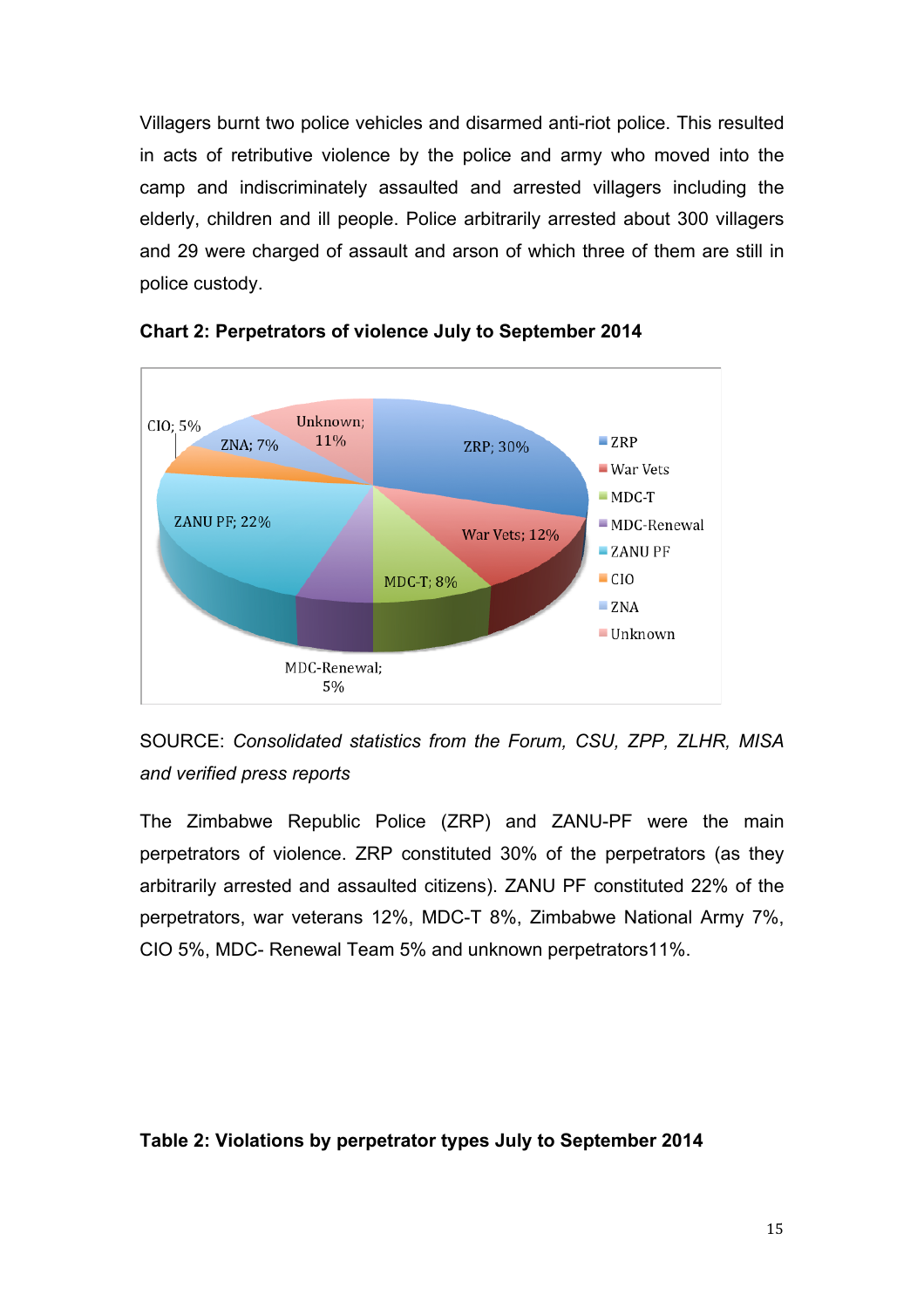| <b>Violation</b>                                                   | <b>Perpetrators</b> |            |            |                    |                |                   |           |                    |
|--------------------------------------------------------------------|---------------------|------------|------------|--------------------|----------------|-------------------|-----------|--------------------|
|                                                                    | <b>ZRP</b>          | <b>CIO</b> | <b>ZNA</b> | War<br><b>Vets</b> | MDC-<br>Renewa | <b>ZANU</b><br>PF | MDC-<br>Т | <b>Unkno</b><br>wn |
| Assault                                                            |                     |            |            |                    |                |                   |           |                    |
| Intimidation/harassment                                            |                     |            |            |                    |                |                   |           |                    |
| Malicious damage to<br>property                                    |                     |            |            |                    |                |                   |           |                    |
| Media rights violations                                            |                     |            |            |                    |                |                   |           |                    |
| Torture                                                            |                     |            |            |                    |                |                   |           |                    |
| Unlawful arrest/detention                                          |                     |            |            |                    |                |                   |           |                    |
| Violation of freedom of<br>association, expression<br>and assembly |                     |            |            |                    |                |                   |           |                    |

SOURCE: *Consolidated statistics from the Forum, CSU, ZPP, ZLHR, MISA and verified press reports*

# **Economic, Social and Cultural rights**

The Constitution of Zimbabwe has an elaborate Bill of Rights that covers economic, social and cultural rights. Service delivery continued to deteriorate in most towns and cities. There was an acute shortage of electricity and water and the country's major referral hospitals were not spared.

#### *a. Freedom from arbitrary eviction*

During the third quarter, the government continued with demolitions, threats of demolitions and arbitrary evictions contrary to section 74 of the constitution of Zimbabwe which state; *"No person may be evicted from their home, or have their home demolished without an order of court made after considering all the relevant circumstances".* Also the demolitions were in violation of section 51 and 53 of the constitution, which guarantees protection against cruel, inhuman and degrading treatment and the right to human dignity.

- On 19 July 67 families were left homeless after they were unprocedurally and illegally evicted from Banana Grove Farm in Ruwa, Mashonaland East by the farm owner Simon Makaza.
- On 14 September, the Harare City Council demolished market stalls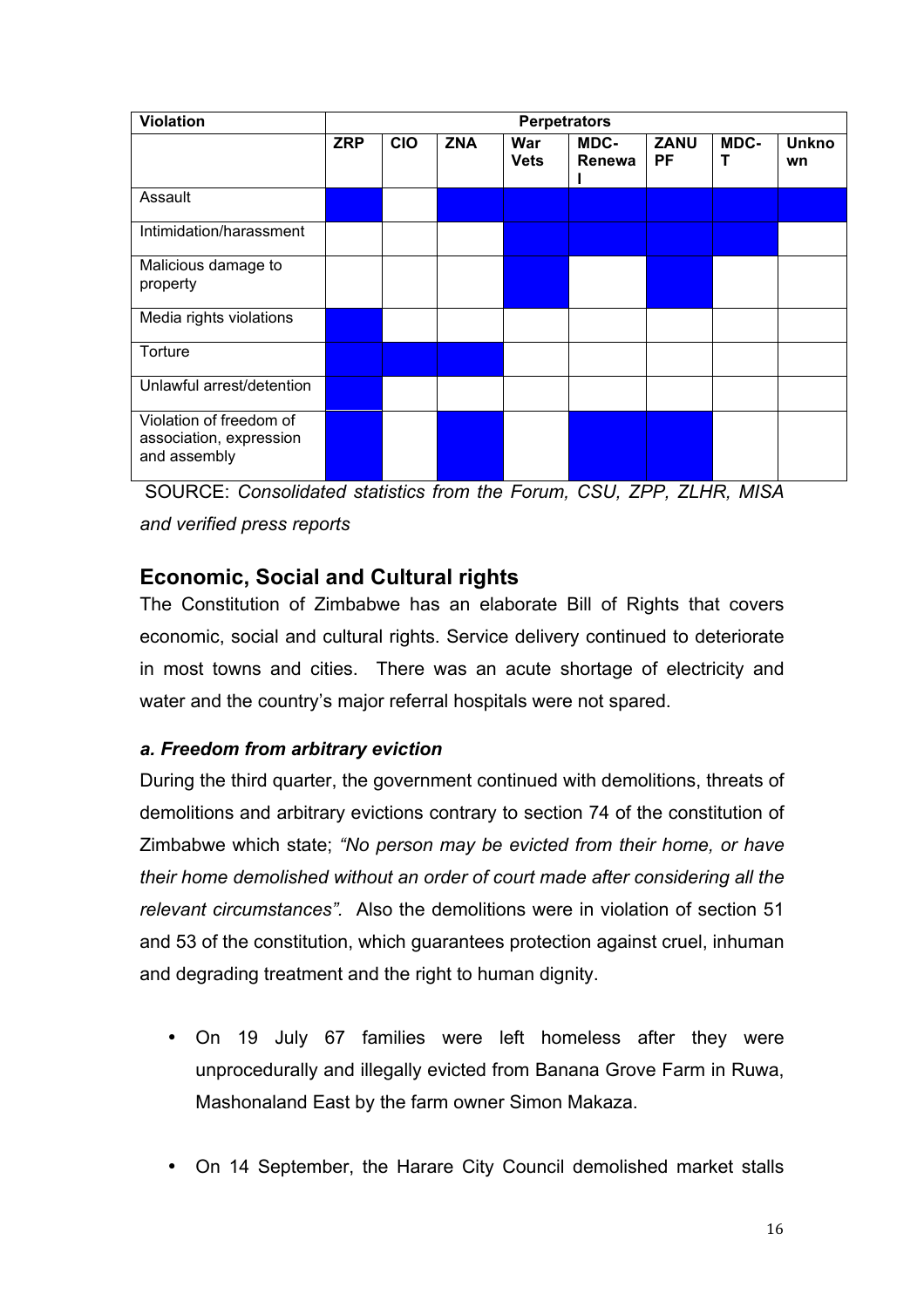and booths at Fourth Street bus terminus destroying the source of livelihood for many families.

• On 26 September, local authorities in Chitungwiza and Epworth demolished houses without a court order as per the provisions of the constitution. According to the Chitungwiza Residents' Trust, the demolitions in the two areas took place during the night around 0100 and 0200 hours and several occupants were injured as the demolition took place whilst inhabitants were helplessly sleeping.<sup>19</sup> In Epworth, the Epworth Local Board efforts were reinforced by riot police resulting in violent skirmishes with the police randomly assaulting residents. Police fired warning shots into the air to disperse residents resisting evictions. While in Chitungwiza a nearly completed shopping complex was demolished in St Mary's. The demolitions in Chitungwiza came against a court order granted by Chitungwiza Magistrates' Court in favour of residents on the 24th of April 2014.<sup>20</sup>

#### **b. The right to property**

Land redistribution remains a burning issue in Zimbabwe. The wave of farm invasions that dates back to 2000 when the Government of Zimbabwe sanctioned the chaotic land reform exercise on white commercial farms now targets both black and white commercial farmers. The land invasions are violent and are carried out with disregard to the rule of law. Masvingo, Mashonaland Central and Matabeleland North and South provinces were affected during the third quarter. In July President Robert Mugabe upped the invasions by ordering the nation's remaining white farmers to be evicted from their farms. <sup>21</sup> According to the Commercial Farmers Union, there are only between 100 and 150 white farmers left in Zimbabwe, down from 6 500 at

<sup>20</sup> Crisis Coalition Report issue 306, 02 October 2014<br><sup>21</sup> President Robert Mugabe told a ZANU PF supporters at Chipfundi Farm in Mhangura during the launch of the A1 small scale commercial farm http://www.csmonitor.com/World/Africa/2014/0703/R

<sup>&</sup>lt;sup>19</sup>http://nehandaradio.com/2014/09/27/council-in-midnight-demolition-

blitz/#sthash.UDp5snFw.dpuf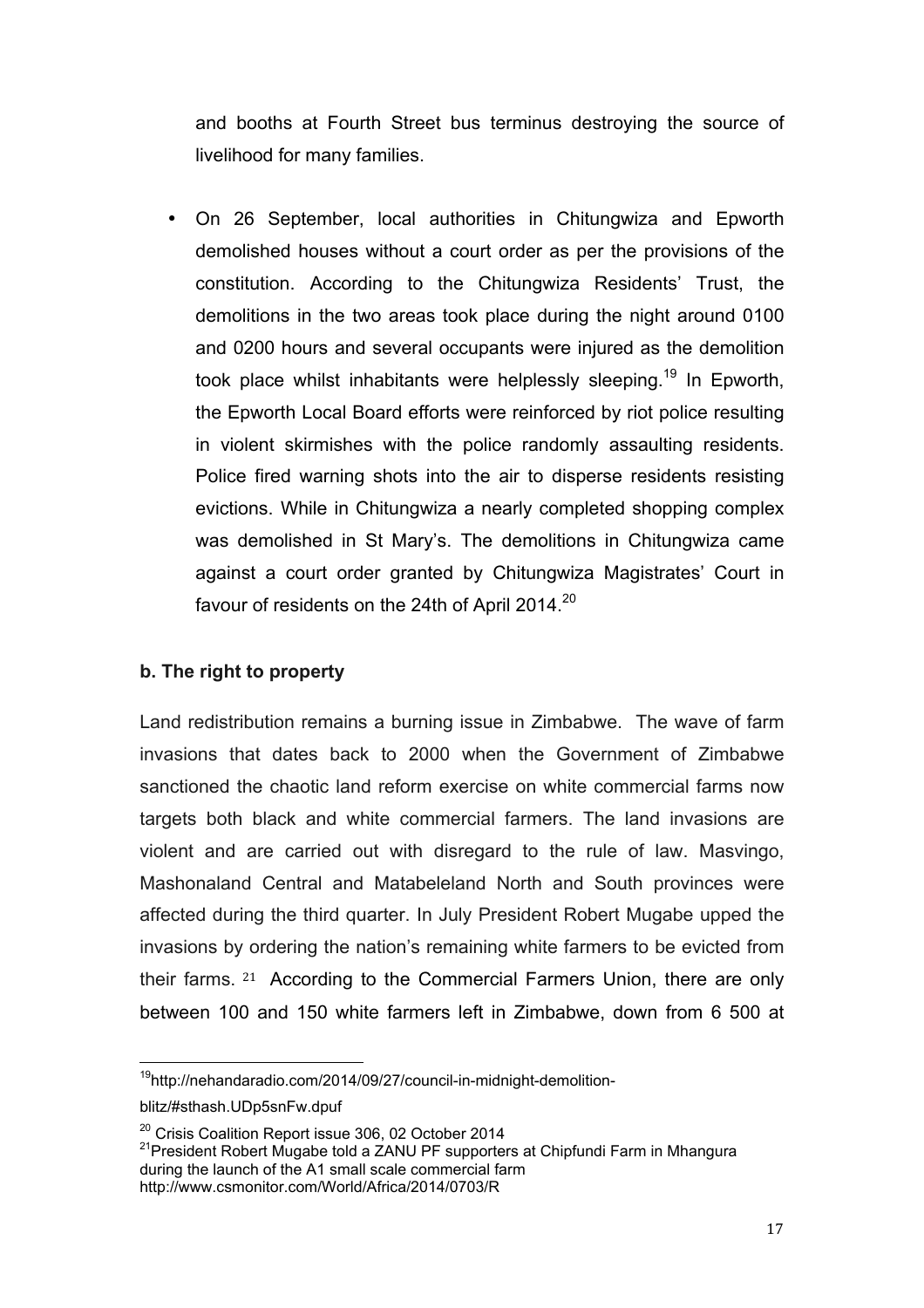independence in 1980. $^{22}$  The following are some cases of farm invasions:

- On 7 July, more than 100 ZANU PF supporters invaded Mazwi Game and Nature Reserve in St Peters Bulawayo.
- On 19 July, war veterans invaded Mr. Mukaro's farm in Masvingo province and attacked him and destroyed his car. Another farmer Mr Stemere again in Masvingo province had his car damaged and his house burnt. Some of the farms that have been invaded include Nidspruit, Potyo Farm, Thankerton Farm, Chigumedhe, Mudzikisi, Chipare, Pakai and Mukuta, all in Masvingo province. $^{23}$
- On 1 August, Ray Ndhlukula the deputy chief secretary in the office of the President and Cabinet invaded Dartnelly Farm in Figtree, Bulawayo belonging to David Connolly. The invasion took place despite a High Court order barring him from evicting Mr. Connolly. Farm workers who had been on the farm since 1980 were rendered jobless and homeless.
- On 04 August, militant ZANU PF youths invaded Dubiso Dabengwa's Rudy Farm in Nyamandlovu Matabeleland North.

#### *c. The right to food*

A total of 67 violations relating to the right to food were recorded during the period<sup>24</sup> violating section 77(b) of the constitution, which guarantees the right to sufficient food. Food continued to be politicised especially in drought-prone areas. People were denied food handouts on the basis of their political party affiliation.

#### *d. The right to safe and clean water*

The Government of Zimbabwe has for more than a decade now failed to provide safe and clean water to its citizens thus violating the citizen's right to

<sup>&</sup>lt;sup>22</sup> See the Zimbabwe Independent 25 July 2014

<sup>23</sup>http://www.newzimbabwe.com/news-16925-

War+vets+axe+new+farmer+in+land+row/news.aspx

<sup>&</sup>lt;sup>24</sup> See the Zimbabwe Peace Project Monthly monitor July and August 2014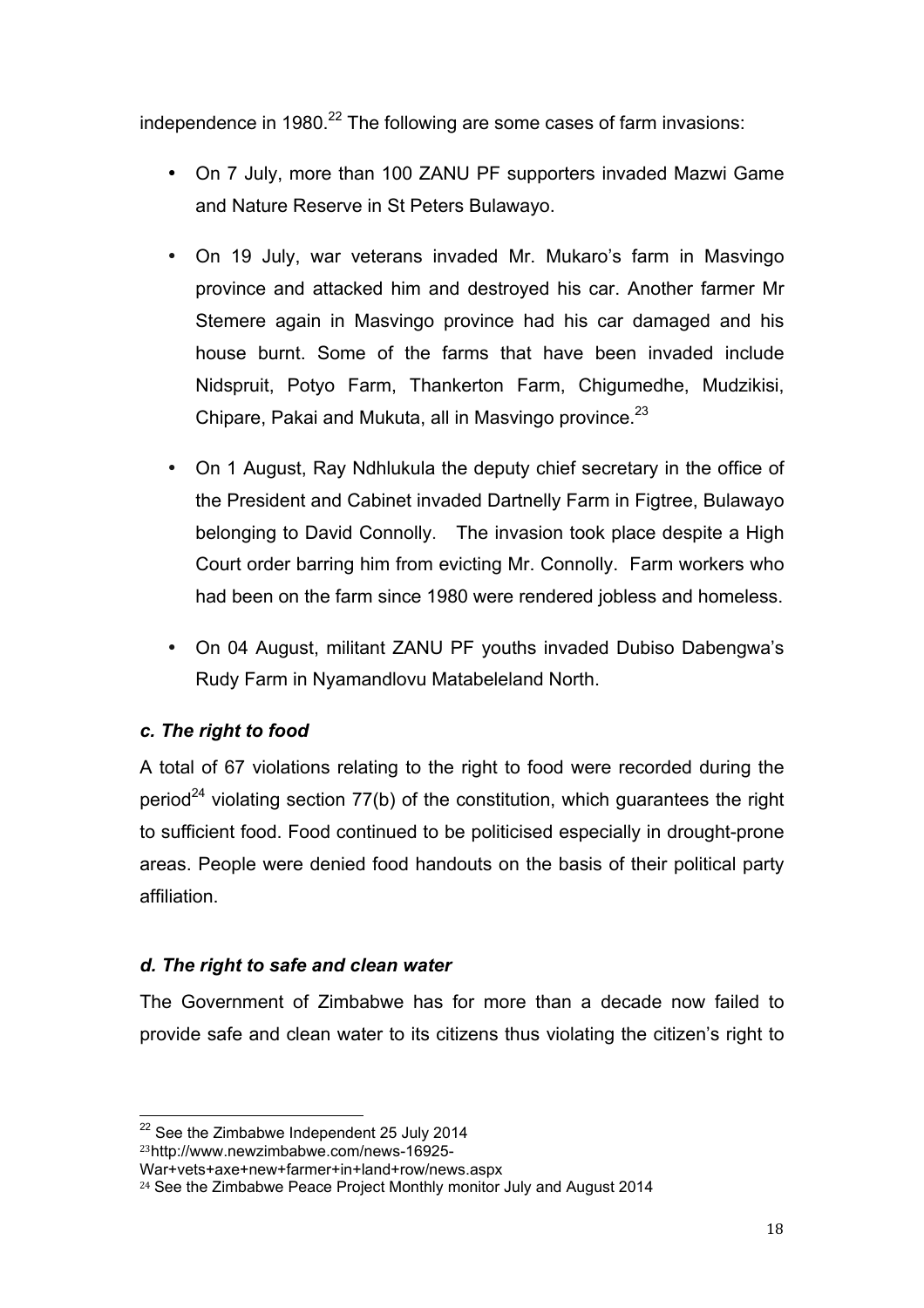safe and clean water.<sup>25</sup> According to Human Rights Watch, the water crisis in Harare appears to be the result of government's neglect of the city's water system whose infrastructure predates Zimbabwe's 1980 independence, when the city had 600,000 residents; but now has in excess of 1.6 million.  $^{26}$ 

#### **e. The right to health**

Although the right to health care is constitutionally protected $27$ , water shortages continued to cripple the health delivery system. During the period under review, the country's major referral hospitals that include Harare and Parirenyatwa hospitals operated without water for the better part of the quarter in violation of several international public health standards. Clean and safe water has also not been constantly available to citizens in urban areas and major referal hospitals have not been spared thus exposing people to dieseases. Relatives of the admitted family members resorted to bringing water for them to enable them to take medication and bath.

Shortages of water also resulted in outbreaks of typhoid. According to the Ministry of Health and Child Welfare, a total of 370 new cases of typhoid were reported in Harare, Mutare and Chegutu during the period.<sup>28</sup>

#### **Conclusion and Recommendations**

While factionalism looks like a ZANU PF problem, the truth is factionalism is posing threats to the revival of the country's economy as factional leaders are more concerned with acquiring power at the expense of the national governance issues. The government must exert energy in reviving the economy as living standards are deteriorating to the 2008 levels when the country experienced the worst social, economic and political crisis.

!!!!!!!!!!!!!!!!!!!!!!!!!!!!!!!!!!!!!!!!!!!!!!!!!!!!!!!

<sup>25</sup> See section 77 (a) of the Constitution of Zimbabwe.

<sup>&</sup>lt;sup>26</sup> See Human Rights Watch Report: Troubled Water: Burst Pipes Contaminated Wells and Open Defecation in Zimbabwe's Capital, November 2013

<sup>27</sup> See section 76 of the constitution of Zimbabwe

<sup>28</sup> http://www.thezimbabwean.co/news/zimbabwe/72995/typhoid-kills-nine-370-fresh.html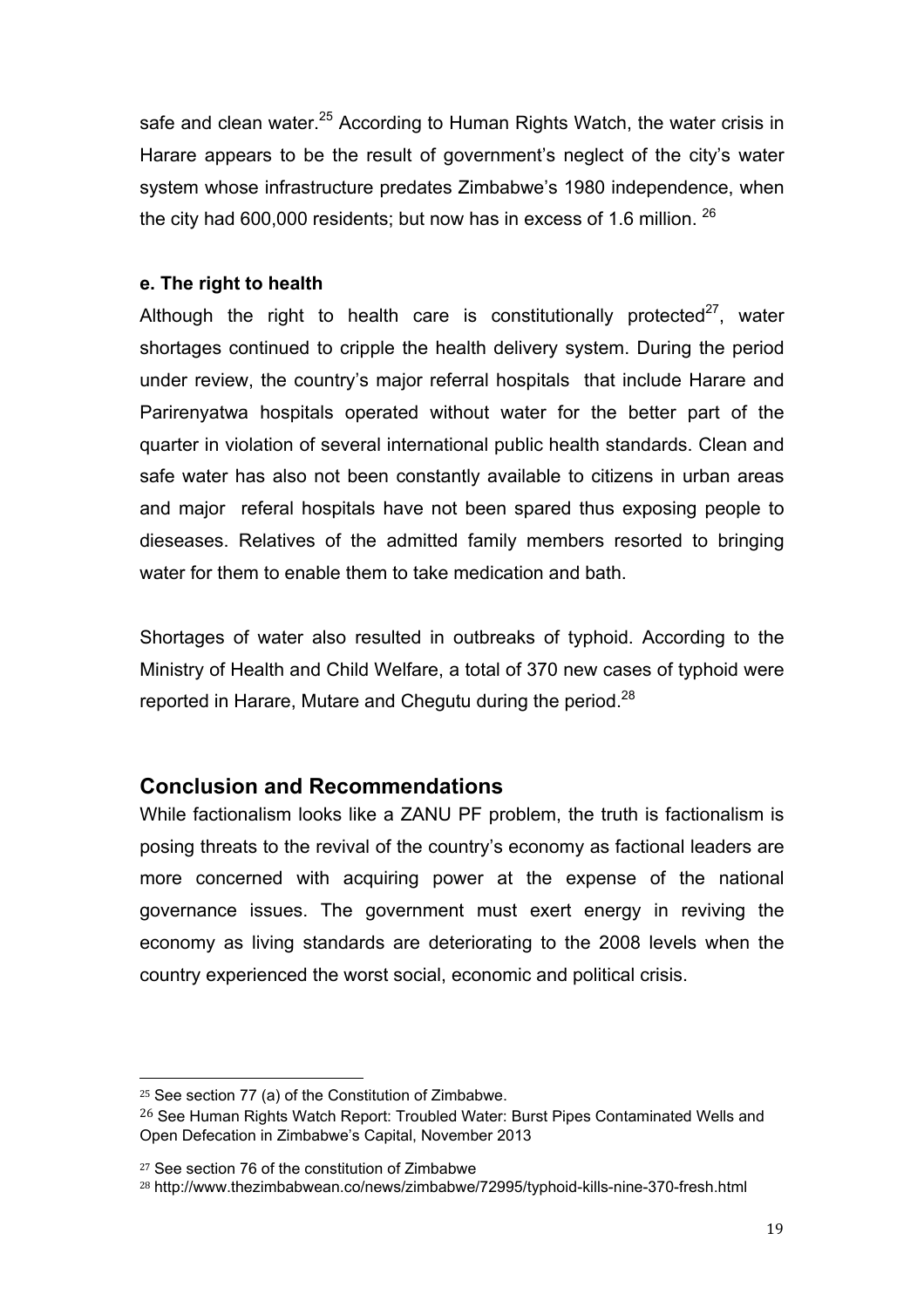In view of the on-going violations, the Forum urges the Government of Zimbabwe to:

- a. Repeal or realign all laws that are not consistent with the Constitution of Zimbabwe.
- b. Make human rights institutions in particular the Independent Commissions functional and not rhetorical
- c. Ensure the enjoyment of economic, social and cultural rights by all citizens.
- d. The government must bring to a conclusion the continued farm invasions and also end the inhuman and unconstitutional demolitions of homes and market stalls.

### **ABOUT THE ZIMBABWE HUMAN RIGHTS NGO FORUM**

The Zimbabwe Human Rights NGO Forum (the Forum) is a coalition of 20 human rights organisations. The Forum has been in existence since January 1998 when Non-Governmental Organisations working in the field of human rights joined together to provide legal and psychosocial assistance to the victims of the food riots of January 1998. The Forum has now expanded its objectives to assist victims of organized violence and torture (OVT)

The Forum has three operational units: the Public Interest Unit, the Research and Documentation Unit and the Transitional Justice Unit.

The Forum works in close collaboration with its member organisations to provide legal and psychosocial services to victims of OVT and to document all human rights violations, particularly politically motivated violence.

#### **Member organisations of the Zimbabwe Human Rights NGO Forum**

- Amnesty International-Zimbabwe
- Catholic Commission for Justice and Peace in Zimbabwe
- Counseling Services Unit
- Gays and Lesbians of Zimbabwe
- Justice for Children<br>• Legal Resources Fo
- **Legal Resources Foundation**
- Media Institute of Southern Africa-Zimbabwe
- Media Monitoring Project Zimbabwe
- Non-violent Action and Strategies for Social Change
- Research and Advocacy Unit
- **Students Solidarity Trust**
- Transparency International-Zimbabwe
- Women of Zimbabwe Arise
- Zimbabwe Association for Crime Prevention and Rehabilitation of the